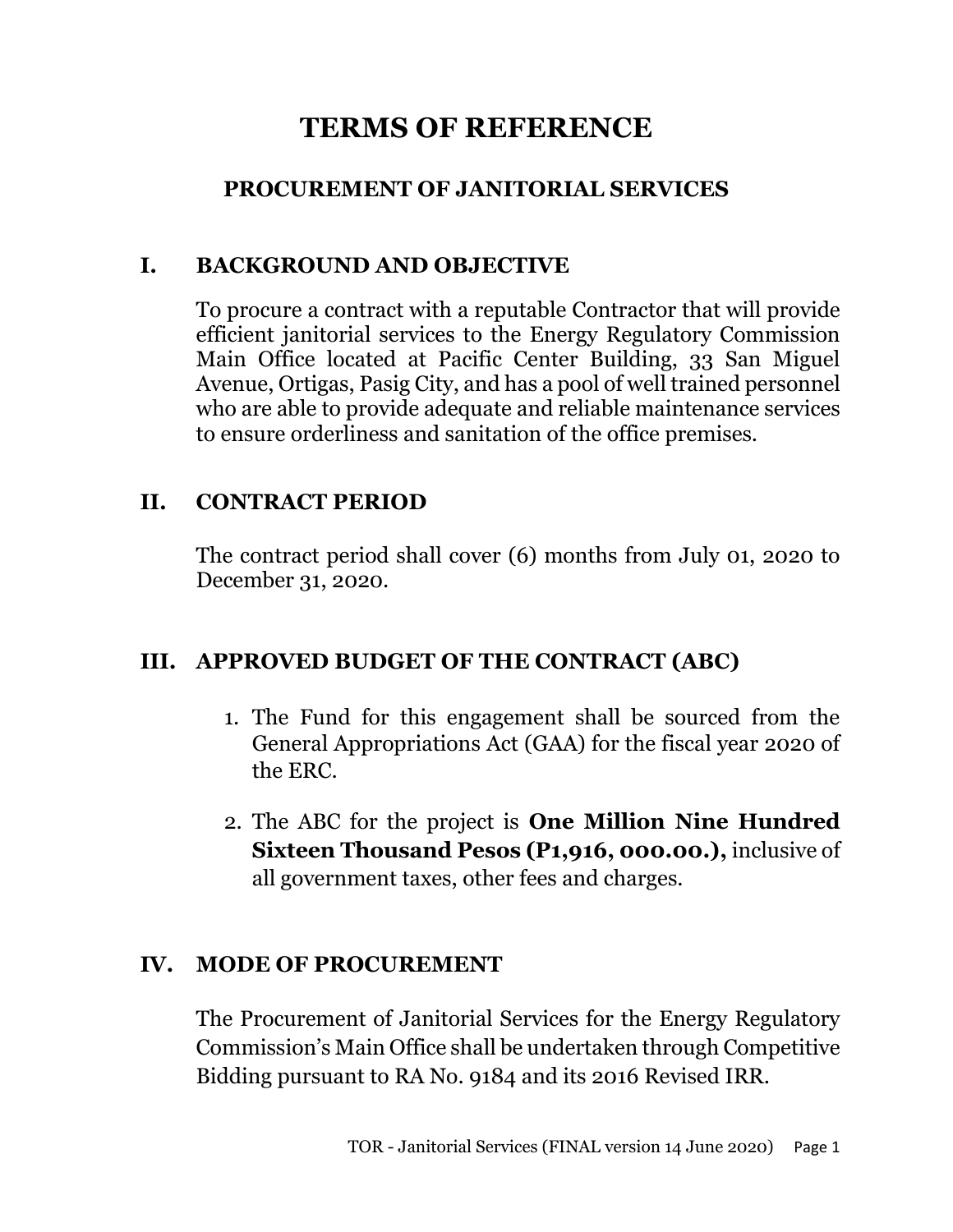# **V. QUALIFICATIONS OF THE CONTRACTOR**

The Contractor should have the necessary eligibility, experience and expertise in providing janitorial services, as provided in the Bidding Documents.

# **VI. MINIMUM TRACK RECORD**

The ERC desires a Contractor who has completed, within the last three (3) years from the date of submission and receipt of bids, a single contract that is similar to the Contract to be bid. A similar contract must be a janitorial contract the value of which must be at least fifty percent (50%) of the Approved Budget for the Contract (ABC).

# **VII. SCOPE OF WORK AND DELIVERABLES**

Janitors shall render eight (8) hours of work every day from Monday to Saturday, 7:00A.M. to 4:00P.M. (5 janitors), 8:00A.M. to 5:00P.M. (5 Janitors) and 9:00A.M. to 6:00P.M. (4 janitors).

# **a. Daily Routine**

- 1. Sweeping, dusting, mopping and polishing floors of all rooms, corridors, lobbies, stairs and entrances or areas which may be specified by ERC;
- 2. Cleaning and sanitizing of work stations, comfort rooms, pantries and sinks; removal of spots or stains from floors; and wiping by application of cleaning solutions of all surfaces, such as tabletops, chairs, and computers to remove dust, soot, and grime;
- 3. Proper disposal of solid waste from the service area assigned to the designated trash storage;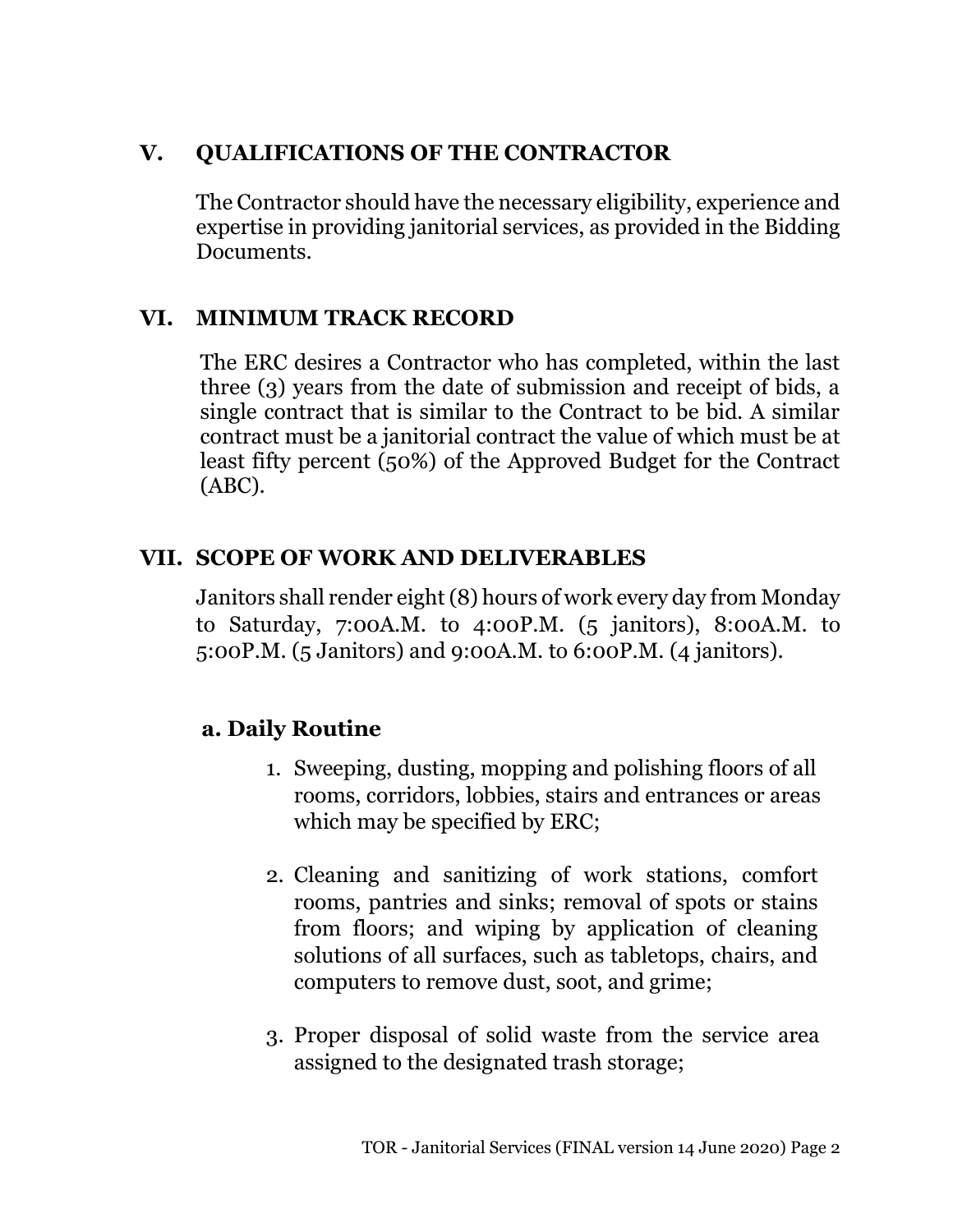- 4. Spraying of disinfectant; and
- 5. Upkeep of indoor potted and garden plants.

# **b. Weekly Routine**

- 1. Spot scrubbing, dirt stain removal and cleaning of chairs, tables and window blinds;
- 2. Thorough cleaning, washing and scrubbing, of all rooms and comfort room facilities;
- 3. Cleaning and polishing of walls, counters, light diffusers, picture frames and hanging wall frames; and
- 4. Washing, scrubbing, stripping, waxing and polishing floors.

# **c. Monthly Routine**

- 1. Dusting and removing of cobwebs from ceiling of the premises;
- 2. Cleaning of ornamental plants and polishing of metal signs;
- 3. General cleaning of window blinds; and
- 4. Refilling of liquid deodorizers in all bathrooms.

# **d. Quarterly Routine**

- 1. Thorough and general cleaning of all areas; and
- 2. Thorough shampooing of all chairs, rugs and blinds.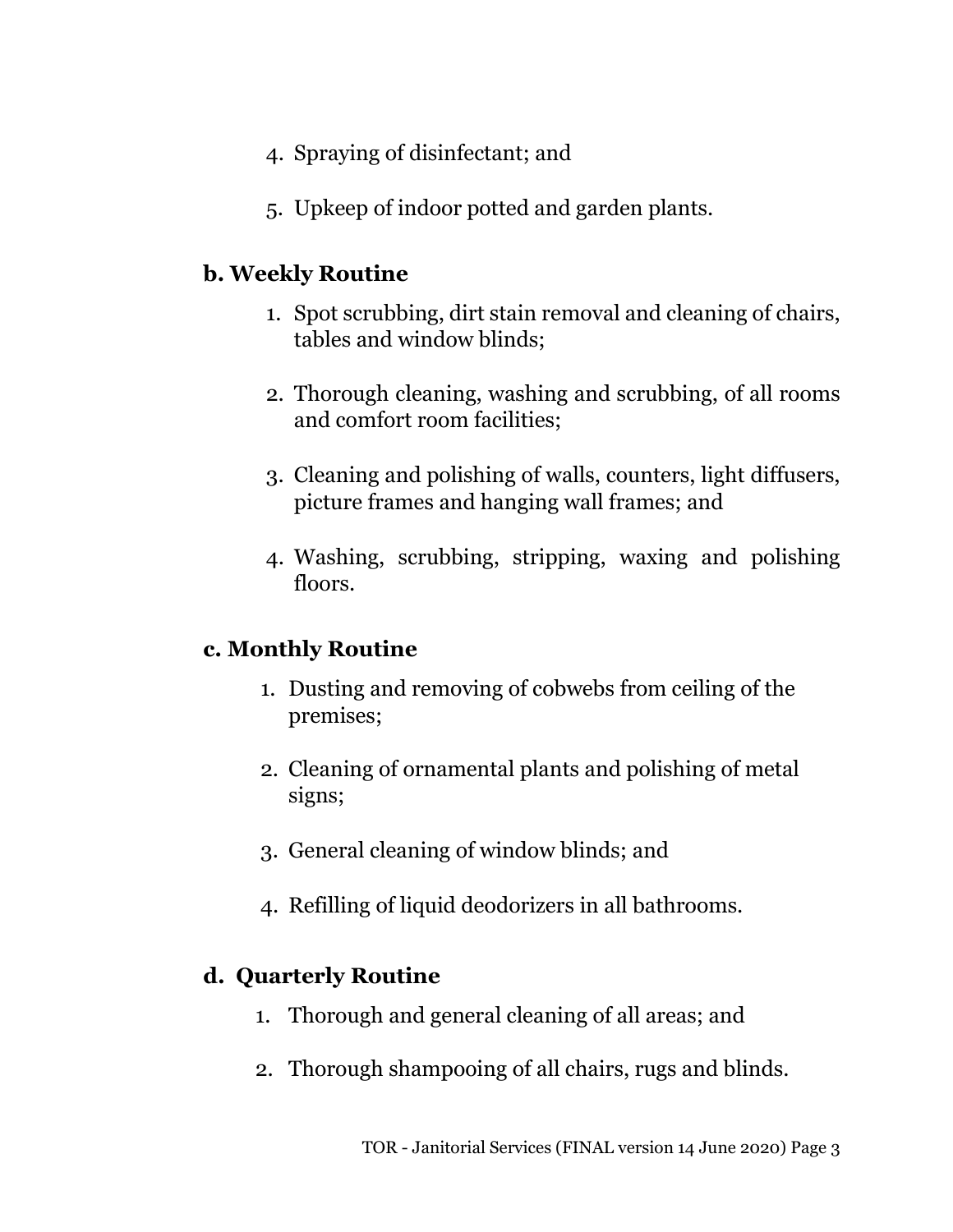### **e. Miscellaneous Routine**

- 1. Miscellaneous work such as carrying, transporting or moving of office furniture, equipment, supplies within and/or outside office premises as may be assigned from time to time;
- 2. Rendition of overtime services during emergency situations and/or extraordinary circumstances may be allowed; and
- 3. Report to the Administrative Officer V of the FAS-GSD any damaged/leaking pipe plumbing, water and toilet facilities, electrical, and any damaged furniture and fixture that will need immediate repair.

# **VIII. DUTIES AND RESPONSIBILITIES OF THE CONTRACTOR**

- a) Provide efficient janitorial services and other related services in accordance with the standards prescribed by the Energy Regulatory Commission (ERC);
- b) Deploy FOURTEEN (14) Janitorial personnel, at least 2 are Female, to carry out and perform the janitorial services and other related services covered by the Contract, in accordance with the following schedule and floor assignments;

| <b>Deployment</b><br>per Floor | <b>Number</b><br>of<br><b>Janitors</b> | 7:00<br>A.M.<br>to<br>4:00<br>P.M. | 8:00<br>A.M.<br>to<br>5:00<br>P.M. | 9:00<br>A.M.<br>to<br>6:00<br>P.M. |
|--------------------------------|----------------------------------------|------------------------------------|------------------------------------|------------------------------------|
| Mezzanine                      |                                        |                                    |                                    |                                    |
| $\mathbf{p}$ nd                |                                        |                                    |                                    |                                    |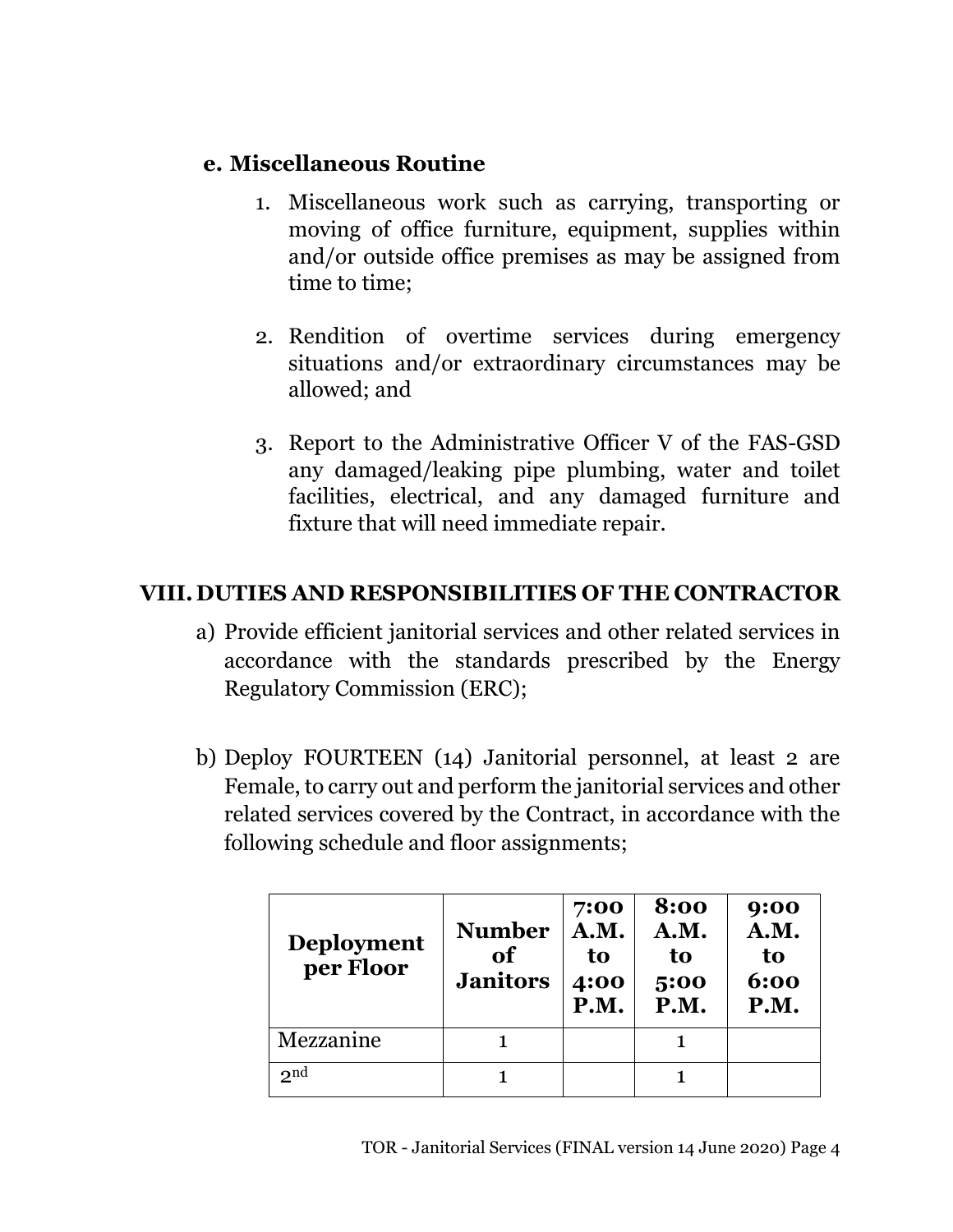| 8 <sup>th</sup>  | $\mathbf{1}$   | $\mathbf{1}$ |              |              |
|------------------|----------------|--------------|--------------|--------------|
| $10^{\rm th}$    | $\mathbf{1}$   |              | $\mathbf{1}$ |              |
| 12 <sup>th</sup> | $\mathbf{1}$   |              |              | $\mathbf{1}$ |
| 14 <sup>th</sup> | $\mathbf{1}$   | $\mathbf{1}$ |              |              |
| $15^{\text{th}}$ | $\mathbf{1}$   |              |              | $\mathbf{1}$ |
| 16 <sup>th</sup> | $\overline{2}$ | $\mathbf{1}$ |              | $\mathbf{1}$ |
| $17^{\rm th}$    | $\overline{2}$ | $\mathbf{1}$ |              | $\mathbf{1}$ |
| 18 <sup>th</sup> | $\mathbf{1}$   | $\mathbf{1}$ |              |              |
| 21st             | $\mathbf{1}$   |              | $\mathbf{1}$ |              |
| 22 <sup>nd</sup> | $\mathbf{1}$   |              | $\mathbf{1}$ |              |
| <b>TOTAL</b>     | 14             |              |              |              |

The ERC through its FAS-GSD may re-assign any janitorial personnel at any time.

- c) Maintain the areas in clean, neat and proper working condition;
- d) Comply with the reportorial requirements prescribed by ERC relative to the contractual obligations under the Contract;
- e) Put up the required Performance Security within ten (10) days from receipt of the Notice of Award (NOA) to guarantee full and faithful compliance with each-and-every term, stipulation and condition of the Contract;
- f) Comply with existing labor laws and standards, rules and regulations of the Department of Labor and Employment (DOLE) on workers or on its employees as to their wages, taxes, SSS premiums, PhilHealth and Pag-IBIG benefits, and other requirements in accordance with Philippine laws on the matter;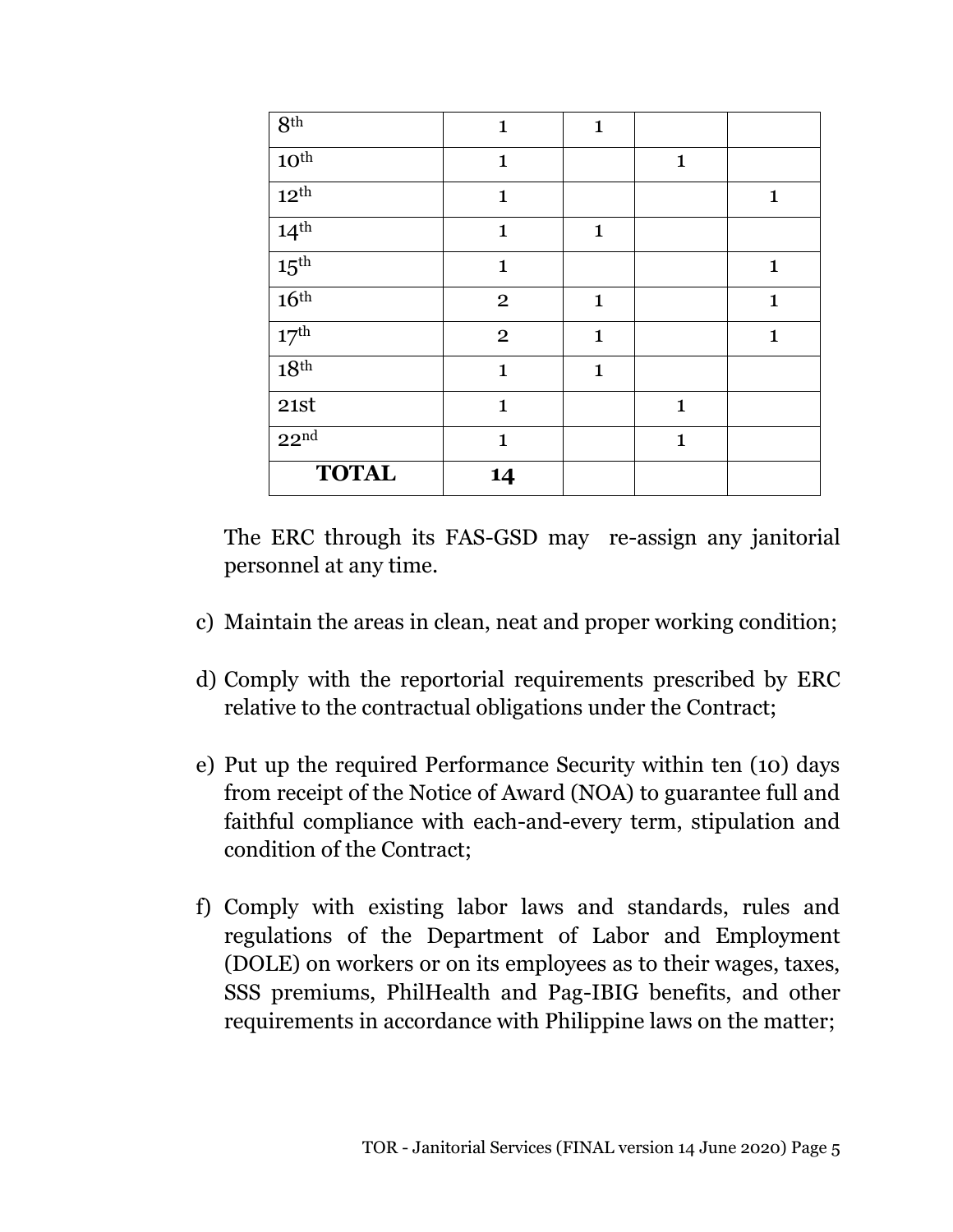- g) Guarantee that its employees are physically and mentally fit to perform the job; honest, courteous, of good moral character and covered by appropriate government clearances such as NBI, Police and Barangay Clearances;
- h) Assign an Area Supervisor/Manager from their Main Office, not from among the pool of personnel, who will conduct regular inspection, monitoring and supervision, at least once in every quarter, of its personnel to ensure performance efficiency;
- i) Evaluate the performance of its personnel semi-annually using the instrument prescribed by the ERC to determine if they still meet the required standards for performance, including attendance, punctuality and attitude towards work;
- j) Conduct drug testing among its employees once during the term of the Contract, at its own expense;
- k) Guarantee that its employees are well-trained. The winning contractor shall see to it that personnel assigned to ERC shall have received or shall be subjected to appropriate training for them to be equipped with the right knowledge and skills in the performance of their duties and responsibilities, and that such training may be conducted or sponsored by the Contractor at least once in the duration of the Contract, and thereafter, provide ERC a copy of the certificate as proof of compliance with the training requirement;
- l) Provide Personal Protective Equipment (PPE) to its employees, without any additional cost to the ERC;
- m) Ensure that it is able to respond to situations that require immediate assistance, in any form, to its employees during national emergency situations, without any additional cost to the ERC; and
- n) Comply with all other applicable laws, rules and regulations.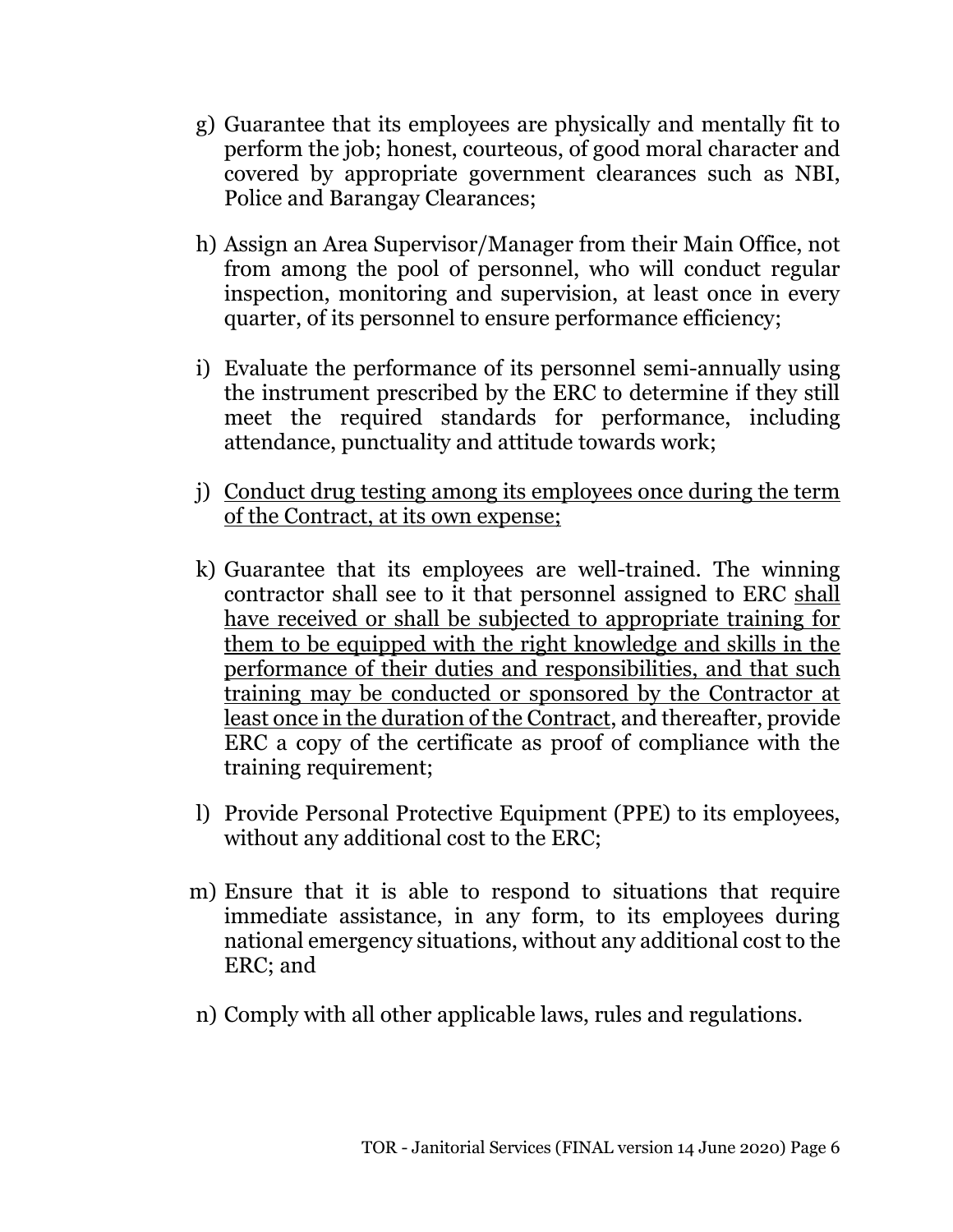#### **IX. DUTIES AND RESPONSIBILITIES OF ERC**

- a) Allocate the total amount of **One Million Nine Hundred Sixteen Thousand Pesos (P1,916,000.00.)** as the Approved Budget for the Contract (ABC) to cover the payment of the services rendered by the janitorial personnel deployed thereat by the winning Contractor;
- b) Pay the winning Contractor the Monthly Billing Rates stipulated in said Contract, subject to existing government auditing and accounting rules and regulations, for and in consideration of the services rendered by janitorial personnel deployed by the winning Contractor and upon presentation of its semi-monthly personnel payment and affidavit or sworn certification that it has paid the salaries and benefits of its personnel for the period covered, per submitted payroll, and remitted the corresponding premiums to Pag-IBIG, SSS, PhilHealth, ECC, etc.

### **X. RIGHTS OF THE CONTRACTOR**

Collect lawful charges for the services rendered, upon submission of reportorial requirements and compliance with the terms of the contract.

### **XI. RIGHTS OF THE ENERGY REGULATORY COMMISSION**

- a) Supervise the janitorial services and other related functions/works being rendered by the Contractor to ensure maximum efficiency;
- b) Prescribe standard cleaning services checklist and guidelines to ensure the Contractor's compliance to the Contract; and
- c) Suspend, cancel or terminate the Contract, on any of the following grounds: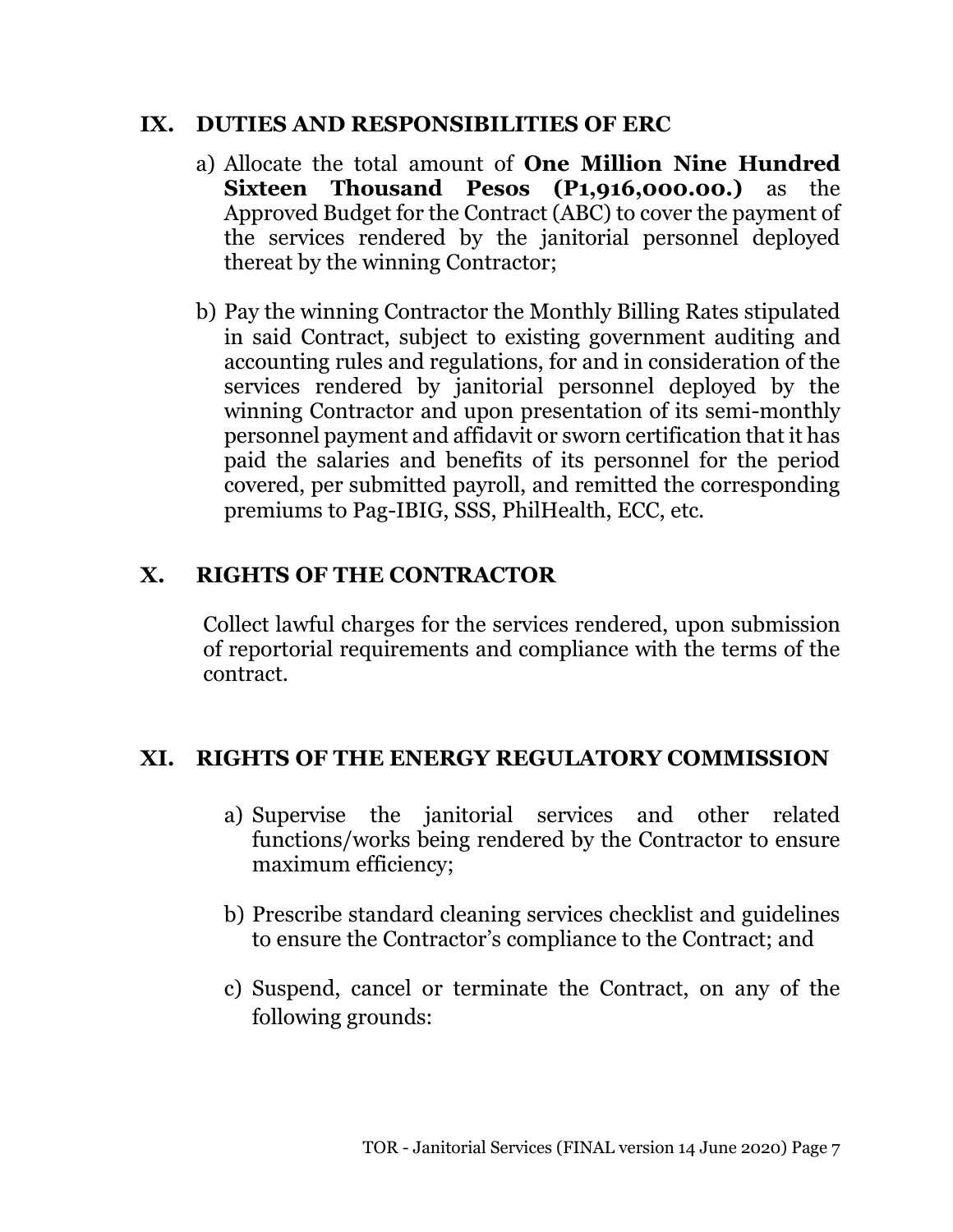- 1. Inability to provide the necessary efficient janitorial services and related works.
- 2.Violation of any pertinent ERC rules and regulations or of the conditions, agreements or restrictions stipulated in the Contract.
- d) The personnel to be deployed shall be the sole responsibility of the Contractor and no employee-employer relationship exists between said personnel and the ERC.

### **XII. PAYMENT SCHEME**

Payment to the Contractor shall be made on a monthly basis upon submission of billing statement, duly accomplished service and inspection report forms and other documentary requirements.

### **XIII.LIQUIDATED DAMAGES**

a) Where the Contractor refuses or fails to satisfactorily complete the work within the specified contract time, plus any extension time duly granted, and is thereby in default under the contract, the Contractor shall pay ERC for liquidated damages, and not by way of penalty, an amount, as provided in the conditions of the contract, equal to one tenth  $(1/10)$  of one percent  $(1%)$  of the cost of the unperformed portion for every day of delay. Once the cumulative amount of liquidated damages reaches ten percent (10%) of the amount of the contract, the ERC may rescind or terminate the contract, without prejudice to other courses of action and remedies available under the circumstances such as but not limited to forfeiture of performance security and/or blacklisting of the Contractor.